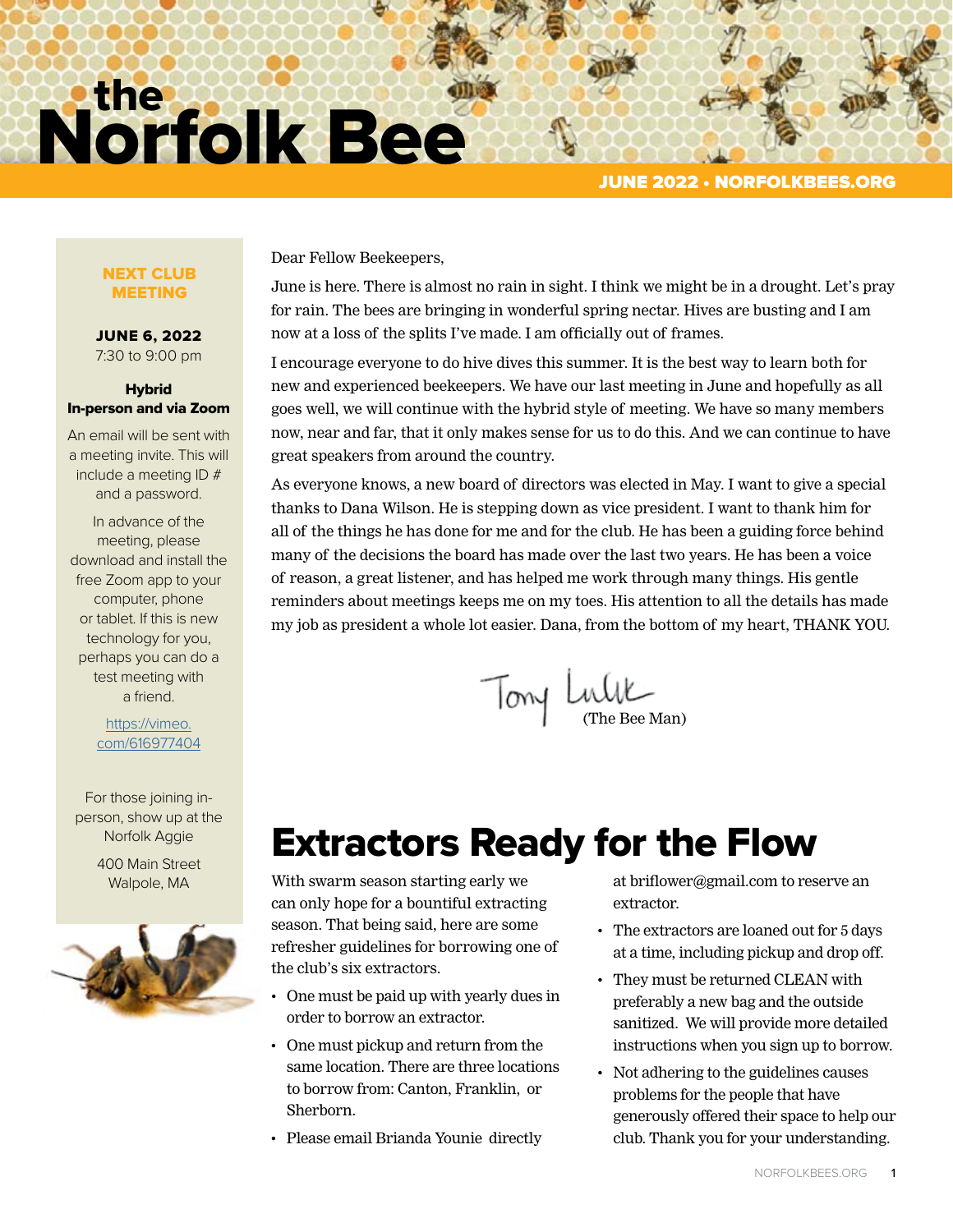

NCBA Board Members 2022-2024 President

Tony Lulek

Vice President Mohamad Khalil

**TREASURER** Stephen Green

Recording Secretary Edward Rock

Corresponding Secretary Kevin Keane

Members at Large Carin Cohen, Joel Richards, and Jenna Tibbetts

NCBA Bee Schools: introductory school Director Tony Lulek

Introductory school Administrator Dana Wilson

> Intermediate school director Ed Szymanski

Intermediate school Administrator Marian Szymanski

> NCBA TECH GURU Greg Rushton

> > Apparel Lauralyn Smith

Door Prize/Raffle Kara Sullivan

**HOSPITALITY** Rose Thornton and Carin Cohen

> **EXTRACTORS** Brianda Younie

#### Membership/Facebook/Google

Rose Thornton Deb Spielman

**LIBRARIAN** Michael Simone

programs Ed and Marian Szymanski



### News from the Landing Board

### The June 6th Meeting Agenda

**June: Tina Sebestyen, All About the Queen**  Tina Sebestyen is founder of the Four Corners Beekeepers Association, vice-president of the Colorado State Beekeepers Association, and is currently working to produce the Colorado Master Beekeeping Program. She writes for the *American Bee Journal* and *Bee Culture* magazines, along with



some bee journals from abroad. Tina's presentations include All About the Queen and Fat Winter Bees.

**June: Go to Mass. Field Day** Pre-Covid, NCBA had a Club Social in the month of June (anyone remember Rocky Woods?). But this year we suggest that members go to the Massachusetts Beekeepers' Associates Annual Field Day. The big event will be on Saturday, June 11, from 9:00-3:30 at the MDAR State Apiary, 911 North Pleasant Street, in Amherst, MA.

### A look ahead... Future Meeting Agendas



#### **September: Meghan Milbrath - Winter Prep**

**"**Beekeepers love to discuss winter hive protection wrapping vs. insulation, upper entrances, quilt boxes or moisture boards, bee cozies, straw bales, and which way to turn the hole on the entrance reducer. Our hives may be the best protected hives in history! Our colonies, however, have the lowest rates of survival through winter. Whether a colony survives winter depends very little on what we did to the structure itself, and very much on the health

and size of the colony — the precious and wonderfully adapted generation of winter bees." - *Meghan Milbrath*

### There are no July or August meetings!

Enjoy your trashy summer beach reads guilt-free! There are no NCBA meetings this July or August.

Beekeeping has its share of trials and tribulations, and not getting togther for a Bee Meeting is one

of them. We understand that this can be hard, but don't worry, September will be here before you know it! Hooray!

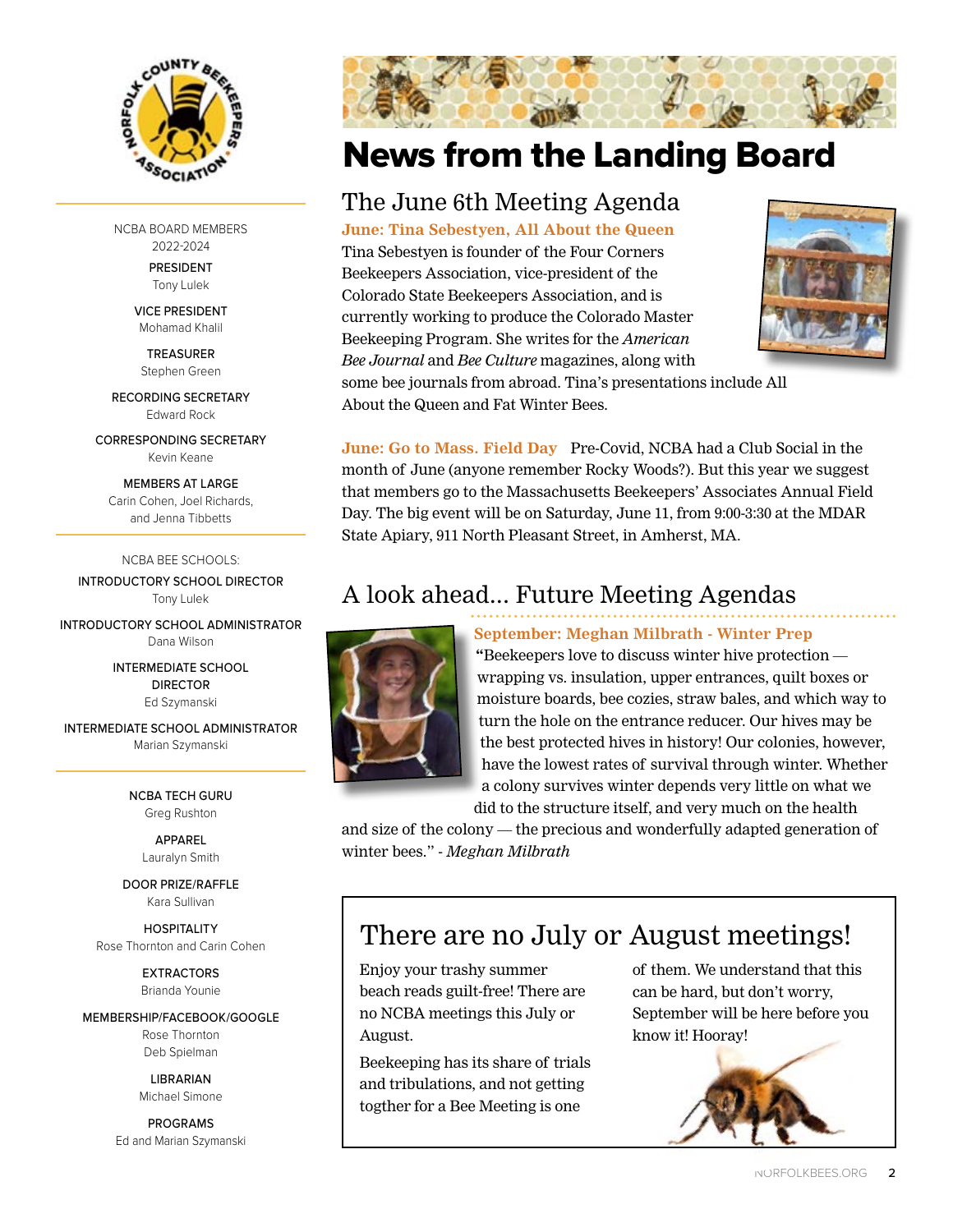# **NCBA looking for writers**

The NCBA is looking for writers who want to contribute their bee expertise and writing skills to the *Norfolk Bee* (the newsletter that you are reading right now). We welcome bee-related materials that advance the goal of the NCBA: building an informed community of beekeepers.

If technical tricks and tips are your thing, we'd love to read them. If essays about the quirks of raising bees is in your lane, please send them along. If your poems and sonnets about all things bee-related gets your iambic pentameter going, please share.

We ask that materials reflect best bee practices, and they must be original. We may hold publication if appropriate (an article submitted in April about winter prep might be held until September). We reserve the right to edit and to decline publishing. There is no pay; no health benefits, but there is unlimited vacation time.

So please, if you



love bees and love to

write, the Norfolk Bee is the place to combine them! Submit materials to Kevin Keane at kevinkeane28@gmail.com.

## Apply for the NCBA College Scholarship

Have a child who is going to college - or is already attending college? Apply for the NCBA College Scholarship.

The club will be awarding scholarships to candidates who most closely match our criteria. Go the NCBA website and fill out the form. The deadline has been extended to mid-June.

### Apparel Blow-Out Sale at the June Meeting

Prepare to leave the June meeting covered head to foot in NCBA gear! We're having a Blow-Out Sale on all NCBA-branded clothing, so bring your money and spend, spend, spend!

The inventory is from our pre-Covid stockpile and the club is eager to move it along, especially as we transition to more on-demand ordering and sizing.

The holiday season is only six months away, and for those who can plan that far in advance, this is a great opportunity to whittle down the list and get it done at a fraction of the cost.

# Mass Bee Field Day June 11, 2022

Register by June 7th for the 2022 Mass Bee Field Day.

The event is free and open to all at the MDAR State Apiary at 911 North Pleasant Street, Amherst, MA. Free parking too!

Visitors are asked to please bring your veil for protection

#### *Schedule of events:*

- Registration begins 8:30 AM
- Welcome Announcements.................. 9:00-9:30 AM
- First Session........................................ 9:45-10:45 AM
- Second Session ..................................11:00-12:00 PM
- LUNCH .................................................12:00-1:30 PM

#### *Smoker Contest*

*Win Great Vendor Prizes in Our Raffle*

- Third Session.........................................1:30-2:30 PM
- Fourth Session.......................................2:45-3:45 PM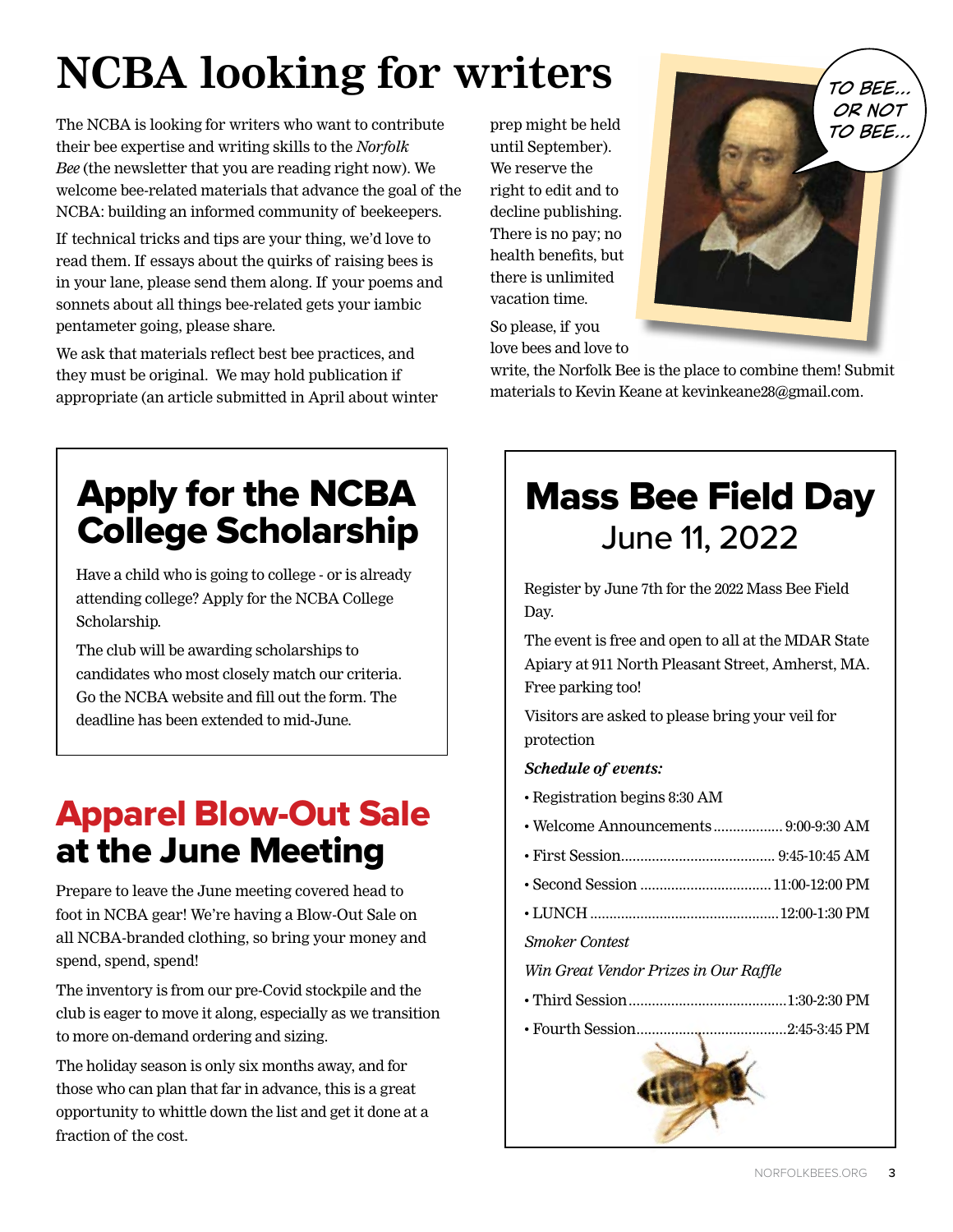### **Board Meeting Minutes 5/16/22**

#### **NCBA** BOARD MEETING

#### MAY 16, 2022 7:10 to 8:15 pm

Attending: Tony Lulek Dana Wilson Mohamad Khalil Brianda Younie Stephan Greene Ed Rock Joel Richards Greg Rushton Kevin Keane Tara Sullivan

#### **President's Update** – Tony L

- Old & New Business
	- • Scholarship Committee • No applications yet…assure word is
		- out for applicants in the newsletter.
	- Queen program
	- • We have 5 requests so far.
	- • Success of the local queens in overwintering was very solid (over 60%)
	- We're preparing to develop splitting and developing nucs so that NCBA members can generate new bee populations for club members.
	- • Name Badges for Club Members Tara is researching
	- Developing a set of guidelines for selling NUCs for club members.
	- Last board meeting for this season is in June 2022. We'll meet again in August (taking July off)

#### **Vice President's Update** – Dana

• Nothing new.

#### **Treasurer Update** – Stephen

- • Bank balance \$42,615.38 as of 5/16/2022
- Approval pending delivery of financial reports.

#### **Recording Secretary:** Minutes – Ed R

• Meeting notes accepted

#### **Corresponding Secretary** – Kevin Keane

- Nothing new new newsletter material due 5/31/22
- Notes to highlight in the upcoming Newsletter
	- • Looking for folks to write articles
	- • Promote applications for NCBA scholarships

The Board of Directors Meeting is the third Monday of each month.

It's held at 7:00pm via a Zoom Video Meeting.

> All members are welcome and encouraged to attend.

- Meeting Hybrid at Aggie June 6th
- Try to get a split video posted on newsletter asap

#### **Committees:**

- Programs Ed S and Marion
- Programs
	- • June: Tina Sebestyen, All About the Queen
	- • September: Meghan Milbrath Winter Prep
- NCBA Intro to Bee School Tony and Dana
	- • Everything will go live for Bee School in September 2022
	- • We're considering raising the Bee School Price to \$100
- Intermediate Bee School Ed & Marion • In week #7 and everything is good
- • Extractors Brianda
- No updates
- • Library Michael Simone
	- Considering updating a significant number of library titles
	- • First Physical set up will be May 2nd – Make sure to have a blurb in the newsletter about the physical library will be OPEN FOR BUSINESS
- • Door Prizes Kara
	- All is well Currently remote folks are getting gift cards and in-person folks

#### *(Continued on page 7)*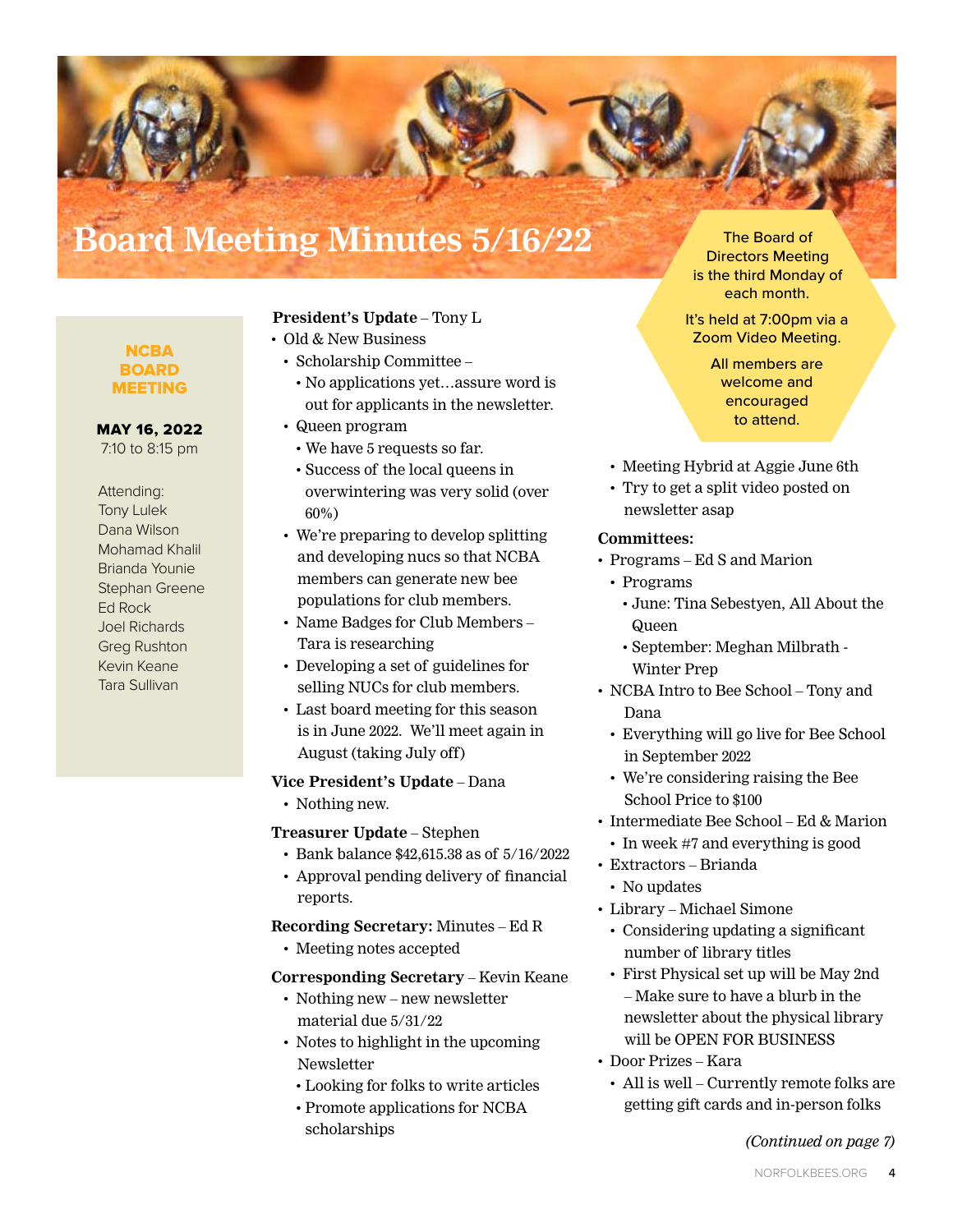### Reader Review

### **Flow Hive Review**

*by Tom Pilis in Bellingham, MA*

If you are a beekeeper and have a profile on Facebook, there is a good chance that one of your Facebook friends shared a link on your feed to the Flow Hive (honeyflow. com). It has happened to me at least three times. Go to the Flow Hive website and you will see all kinds of photos and videos of families camping out directly behind their apiary harvesting honey with big smiles and no protective gear. The Flow Hive website alleges their Flow Hive will save you hours of back breaking work by not having to open your hive and not stress the bees by taking apart the hive to extract honey.

Flow Hive was invented by a father-son team in Bangalow, New South Wales, Australia, and they raised over 12 million dollars via crowdfunding when launched in 2015. The climate in the Bangalow area has yearly average lows of 54oF in July and yearly average highs of 82oF in mid-January. One other key point to make is Australia is currently the only inhabited continent in the world to be free of the varroa mite. A mild climate plus no varroa adds up to easy beekeeping in my mind. All the Flow Hive claims are true if you live in New South Wales.

A colleague of my wife was a 2015 crowdfunding investor and when the Flow Hive went into production in late 2015, he received a Flow Hive as repayment. His Flow Hive sat unopened in its original shipping boxes taking up space in his garage until March 2020 when they decided to sell their home and downsize. He knew I was a beekeeper through social media and offered me the unused Flow Hive for free.

What is a Flow Hive and what is in the box? It is an 8-frame system all made from cedar. Starting at the bottom, you get a fully assembled one-piece landing board and screened IPM bottom board similar in construction to a Nuc. The height of the front opening is smaller than a conventional Langstroth hive and there is also a step up. This was only apparent when I went to install a mouse guard and the holes in the mouse guard did not line up with the opening. I had to shop around until I found a mouse guard that would work.

Next is a standard finger-jointed 8-frame cedar 9 5/8" brood chamber. Included were 8 unassembled foundationless frames each with a one inch of wood comb guide to be positioned across the very top of the frame. The bees would build all-natural comb down to the bottom. A plastic queen excluder goes on next.

Now comes the component that make the Flow Hive unique. The honey super box is also finger jointed 8-frame cedar 9 5/8" deep body but with some modifications. One side has an observation window. It is a rectangular hole with a piece of Plexiglas inset from the inside of the hive body and a wooden door on the outside to cover the window when not in use. The back of the hive body is split into three sections. The top one-inch section and the bottom four-inch sections are removable. The center section is not removable. Contained in this hive body are six Flow Hive double sided plastic frames with plastic honeycomb. Each plastic honey cell is comprised of two pieces split down the middle. The split lines up in the normal position and the frame looks like plastic honeycomb. When a key is inserted into the very top of these plastic frames and turned to the extraction position, the two halves of the honey cell are no longer aligned, and gravity allows the honey to flow downward to a collection chamber at the very bottom of the Flow Hive frame and again gravity allows the honey to run out the bottom back of the frame when a plug is removed. The top one-inch section of the hive body provides access for the key. The bottom 4-inch section of the hive body provides access to the extraction plugs. There is only one extraction key provided so extraction is one frame at a time and gravity fed.

The last two Flow Hive components are an assembled standard 8-frame inner cover and an unassembled cedar gable roof.

I assembled the Flow Hive during the 2020/2021 winter and installed a new bee package last spring. Once the honey super was installed, there were quite a few bees visiting, but I did not find a single drop of pollen or nectar in any of the plastic cells. I am about to re-install the super *(Continued on page 6)*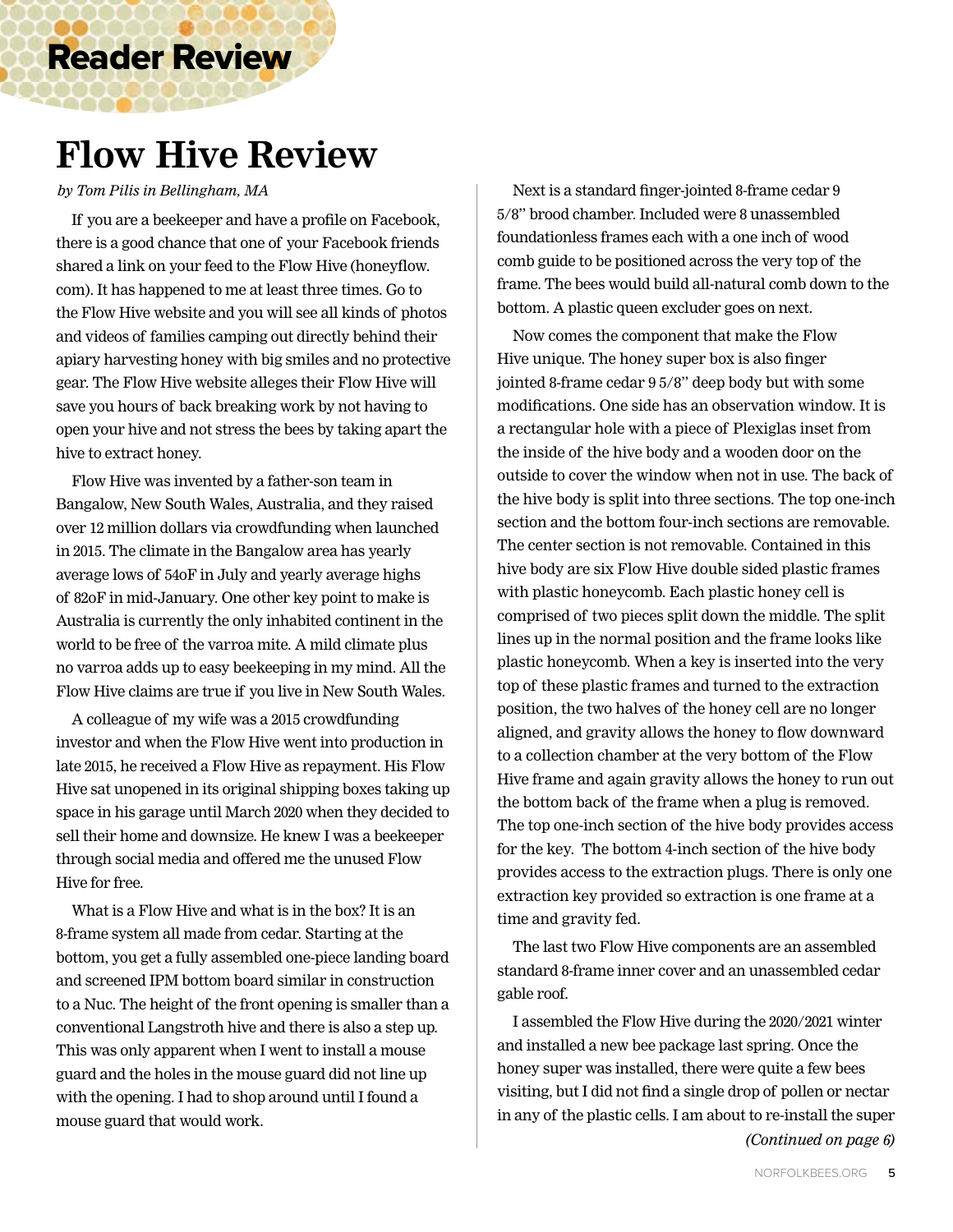#### *Reader Review (Continued from page 5)*

and plastic honeycomb frames and I will see how it goes this season.

A conventional equivalent unassembled and unpainted 10-frame hive setup in pine (landing board/screened IPC bottom board, two deeps with unassembled foundationless frames, plastic queen excluder, telescoping cover with inner cover) from Mann Lake is under \$200. The price of the "Flow Hive Classic" which is what I had described in this article is currently at \$649. Is it worth the money? My opinion is no. If you live in New England, you will need to pull apart and inspect your hive many times over the season. Over-winter inspections to see how well your bees survived, weekly swarming inspections in the early

spring, monthly varroa inspections/testing over the entire season, capped honey inspections in early and late summer, and in most instances, you will need to remove the honey supers to prepare for winter. The Flow Hive website focuses on an easy solution to honey production and glosses over everything else about beekeeping. However, if you dig a little deeper into the Flow Hive website, they do state that harvesting honey with a Flow Hive reduces labor over a conventional hive, but most other aspects of caring for your colony remain the same. In the end, removing the honey supers for an extraction is not a big deal when compared with the overall yearly New England hive maintenance we all need to perform.

### What does a hybrid Bee Meeting look like?







started. May 2022 hybrid meeting.



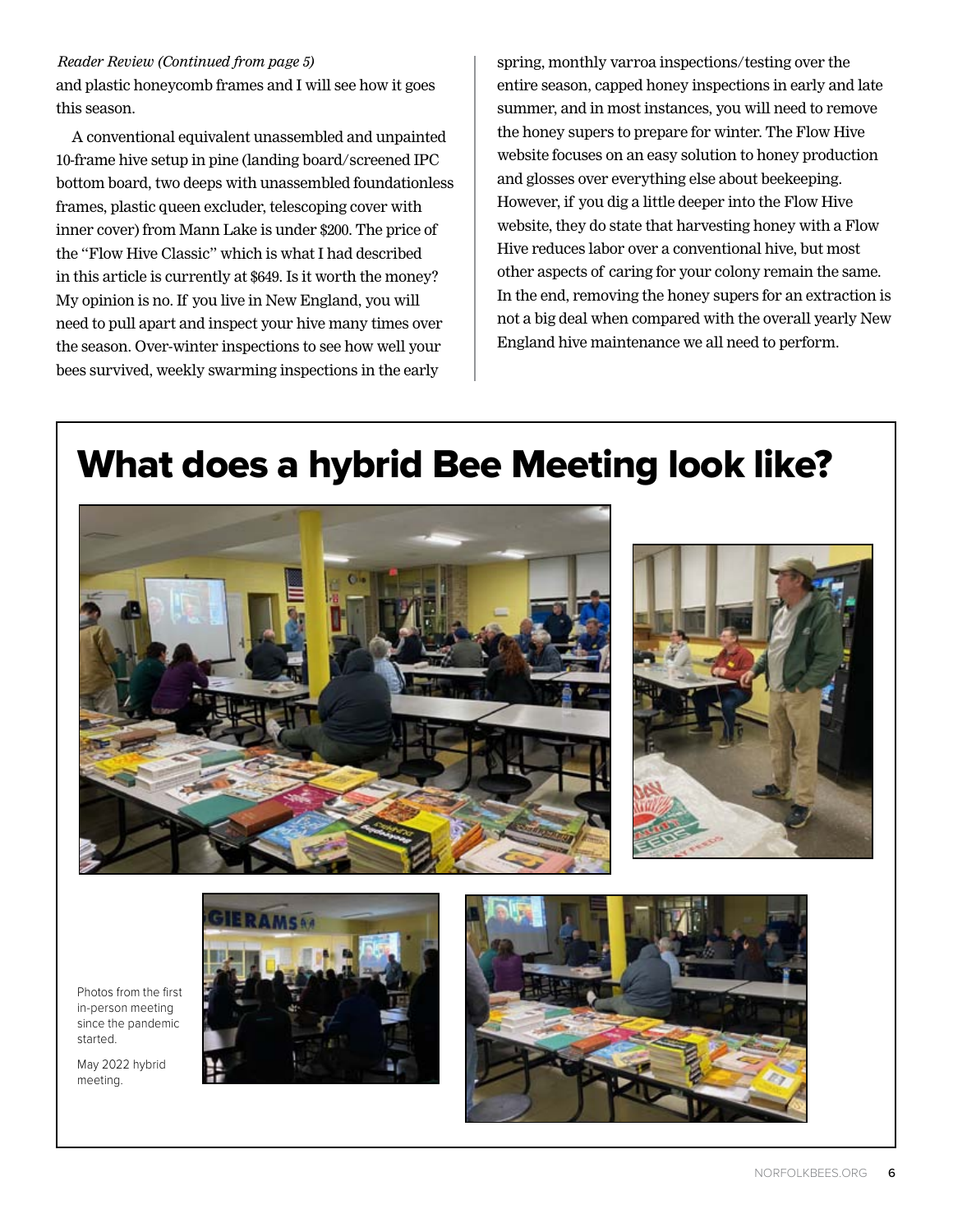### NCBA Program Development

Want to learn and help with NCBA program development?

NCBA is looking for an organized and creative person to join Ed Szymanski as he plans and recruits speakers for the monthly NCBA meetings.

It's a great way to learn about and meet the biggest names in the beekeeping community (and they, in turn, learn about and meet you too). You will get a ringside seat into the latest trends and research about bees, plus you will help keep the monthly meetings informative and engaging.

If interested, please contact Tony Lulek.

### Get involved with the NCBA

The NCBA runs on the interest and enthusiasm of its members. We encourage everyone to get involved with the club. Come to a board meeting. Last one will be in June and then we don't get to meet until late August. The meetings last about an hour and we plan for the upcoming club meetings as well as for special events and the seasonal demands of the beekeepers' year. Plus, we are very nice people. If you're interested, email Tony Lulek and he will send you a link to the meeting.

### Eagle Scout Grant

Last season NCBA gave a \$1,000 grant to Sebastian Wright's Eagle Scout Project which focused on building and apiary at the Milton Cemetery.





erous support toward my Eagle Project. The  $D_{\text{max}}$ ent you so much for your very generous support town April These are a few Court of Donor Geramony with Senator the process and my use over the years! you again for all your supp

*(Board meeting minutes, continued from page 4)*

received materials. Kara will build a "trove" of door prize gifts for in-person folks.

- Website Greg
	- Migration from current network(Network Solutions) to new network (Google Workstations and Google Domaine). Significant cost savings
	- Updating website with current activities and links
- • Membership Facebook Google Groups Rose & Deb
- • 582 members (members and bee school folks)
- • Bee Apparel Lauralyn
- Shane Alexander may be helping with apparel in the future
- Announce in the newsletter we're having an apparel "Fire Sale" at the June 6th meeting at the Aggie.
- • We're moving the process of apparel purchase to an on-demand process
- • Calendar Committee Jenna Tibbetts
	- Jenna will be updating this week
- Nominating Committee
	- • Joel managed the process successfully.
- Meeting was adjourned at 8:15PM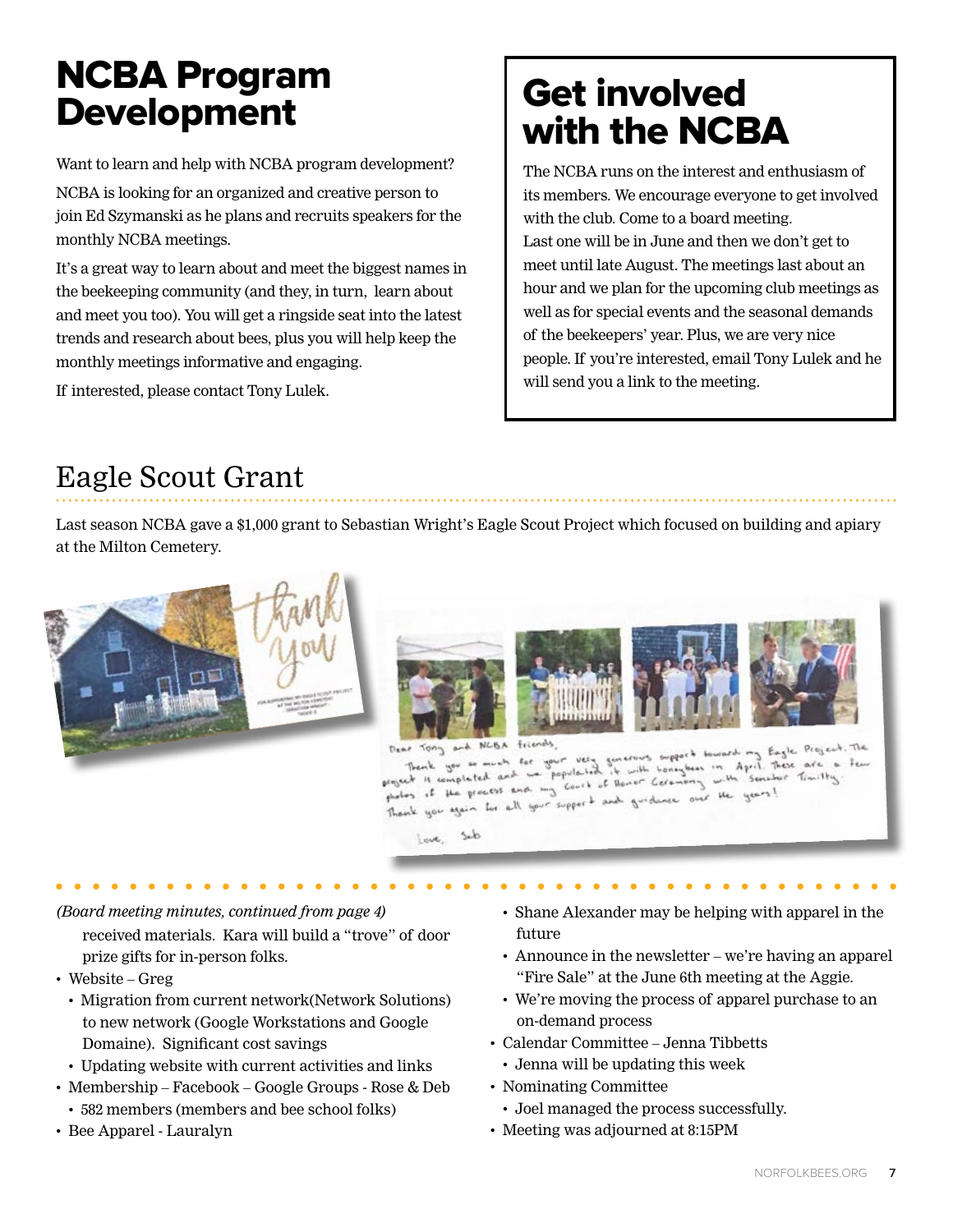

# **Massachusetts Beekeepers Association Annual Field Day**

The Massachusetts Beekeepers Association is holding our annual FIELD DAY on Saturday, June 11, 2022. The event is hosted by Franklin County Beekeepers Association. The event is free and open to all.

We are returning to the UMASS AGRICULTURAL LEARNING CENTER on 911 NORTH PLEASANT STREET AMHERST, MA. Follow the Yellow Bee Signs!!

The AGRICULTURAL CENTER is a 70-acre "Living Classroom" located on the UMASS Amherst campus. The facility hosts the State's (MDAR) and UMASS research Apiaries and features Fruit / Vegetable, Vineyard, Landscaping designs, and Pollination Gardens. We ask that ALL bring your veil for protection. Free Parking on site.

Place your orders with your favorite vendor and enjoy FREE SHIPPING. Better Bee, Mann Lake, and Dadant will be exhibiting as well as local vendors and artists will exhibit in the open area located adjacent to the main tent where everyone meets. Morning Coffee / Muffins and a catered barbecue lunch will be available for purchase.

Mass Bee Field Day is FREE to All

| Welcome Announcements 9:00-9:30 am    |  |
|---------------------------------------|--|
| <b>Smoker Contest</b>                 |  |
| Win Great Vendor Prizes in Our Raffle |  |



### www.barkersbeehives.com



*Stay Local, Support Local, Buy Local*

### *We sell everything a beekeeper needs!*

Full Hives Setups Hive Kits & Starter Kits All Woodenware Frames Foundation Feeders Protective Clothing & Gear Hive Tools

Pollen Patties w/real protein Honey Jars Bee packages, NUCs, **Queens** Medications & **Treatments** Onsite mentoring And more

#### *You name it! I can build it!*

I'm not only a Craftsman, also a Beekeeper All wood is from a local mill All pricing is less than or competitive All woodenware nailed, screwed & glued by hand - no nail guns

**www.barkersbeehives.com**

barkersbeehives@gmail.com

#### **(508) 797-7412**